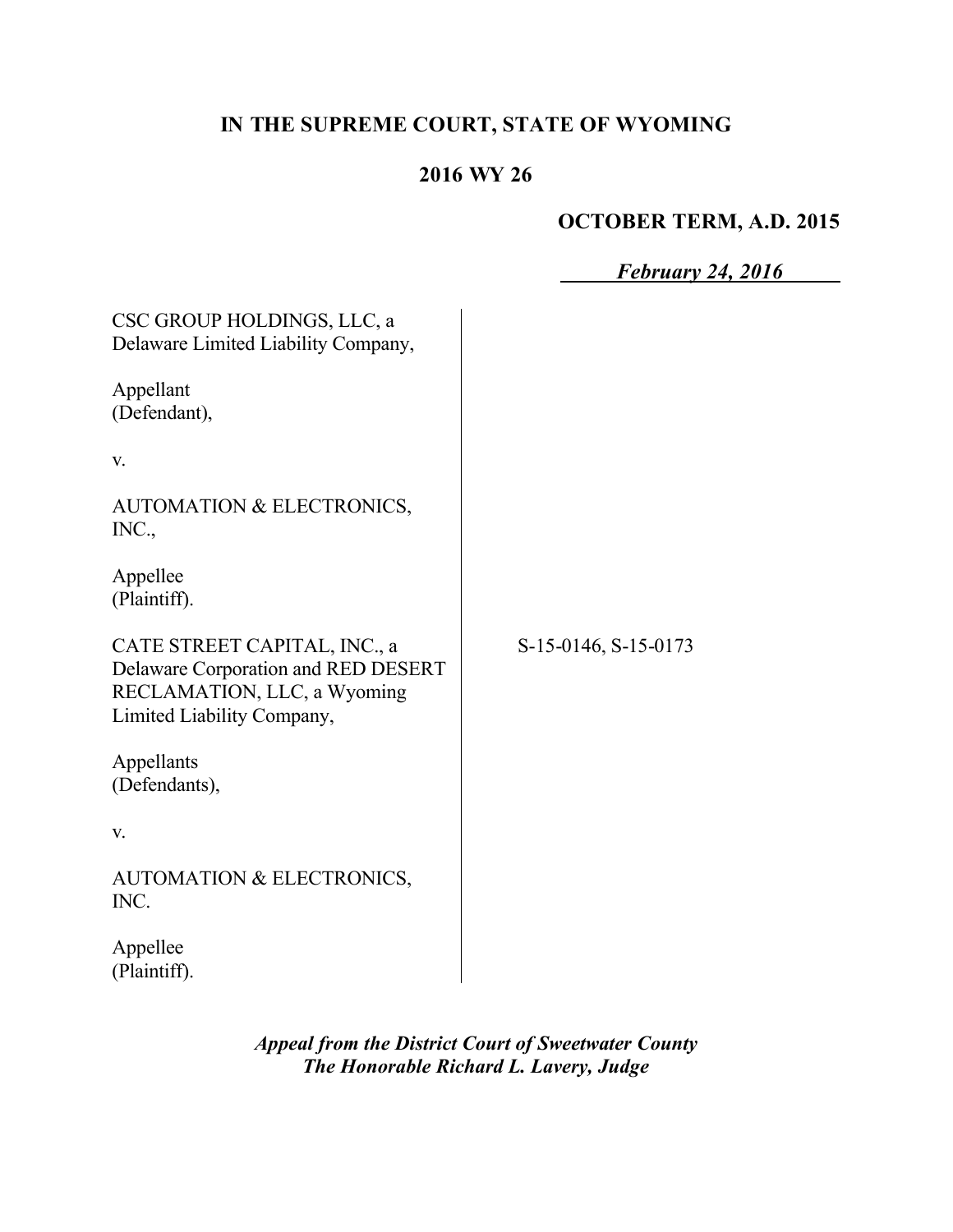# *Representing Appellants:*

Danielle M. Mathey and Sage Hilstad of Mathey Law Office, P.C., Green River, Wyoming. Argument by Ms. Mathey.

#### *Representing Appellee:*

Stephen Winship of Winship & Winship, P.C., Casper, Wyoming

#### *Before BURKE, C.J., and HILL, DAVIS, FOX, and KAUTZ, JJ.*

**NOTICE: This opinion is subject to formal revision before publication in Pacific Reporter Third. Readers are requested to notify the Clerk of the Supreme Court, Supreme Court Building, Cheyenne, Wyoming 82002, of any typographical or other formal errors so that correction may be made before final publication in the permanent volume.**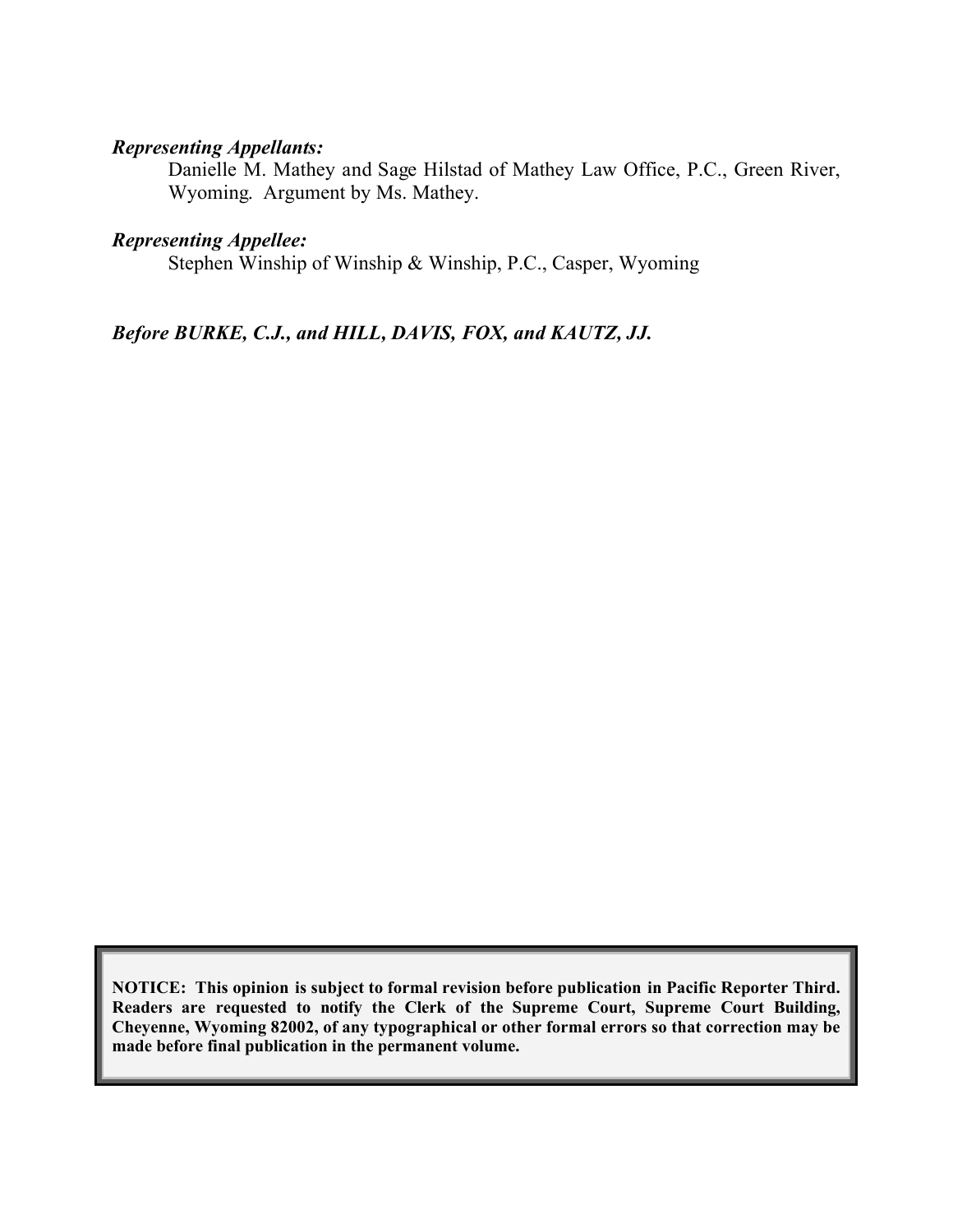**DAVIS**, Justice.

 $\overline{a}$ 

[¶1] CSC Group Holdings, LLC (CSC), Cate Street Capital, Inc. (Cate Street), and Red Desert Reclamation, LLC (Red Desert) appeal from two default judgments in favor of Automation & Electronics, Inc. (A&E). Those judgments made the three Appellants jointly and severally liable on a debt owed by Red Desert to A&E, and set aside as fraudulent a mortgage granted by Red Desert to CSC, thereby allowing A&E to execute on real property to recover on a judgment against Red Desert. We affirm.

#### **ISSUE**

[¶2] The three Appellants raise a single issue, which we restate as follows:

In a multiple-plaintiff, multiple-claim suit, did a judgment not certified under W.R.C.P. 54(b) in favor of only plaintiff A&E deprive the district court of subject matter jurisdiction to allow A&E to amend its complaint so as to add alter ego and fraudulent conveyance claims against Red Desert, CSC, and Cate Street?

### **FACTS**

[¶3] Red Desert owned and operated a Sweetwater County facility for treatment and reclamation of water used for hydraulic fracturing in the petrochemical industry. In 2012, it engaged A&E to perform electrical work at the facility through an oral contract, and it also entered into a written credit agreement for materials with Consolidated Electric Distributors, Inc. (CE). All materials were delivered and all work was completed between mid-May and mid-September of 2012. Three months later Red Desert still owed A&E more than fifty-nine thousand dollars, and CE more than twenty-five thousand dollars. In early January of 2013, A&E and CE sued Red Desert in separate actions for the amounts due on their respective contracts, and also sought to establish contractor and materialman liens.<sup>1</sup> The district court consolidated those actions on May 8, 2013.

[¶4] In its answer to both complaints, and in summary judgment motions, Red Desert argued that A&E and CE did not properly perfect contractor or materialman liens because they both failed to provide timely written notice of their right to assert such a lien and of

<sup>&</sup>lt;sup>1</sup> On October 10, 2012, while A&E and CE were still engaged in their pre-suit collection efforts, Red Desert secured a note for over thirteen million dollars by mortgaging their treatment facility and associated lands to CSC. Red Desert was founded in early 2010, about the time construction began on the water treatment and reclamation plant. It was funded and partially owned by CSC, and was managed by Cate Street. A single suite in a single building in Portsmouth, New Hampshire, served as the business address of all three entities, and a single individual managed them all.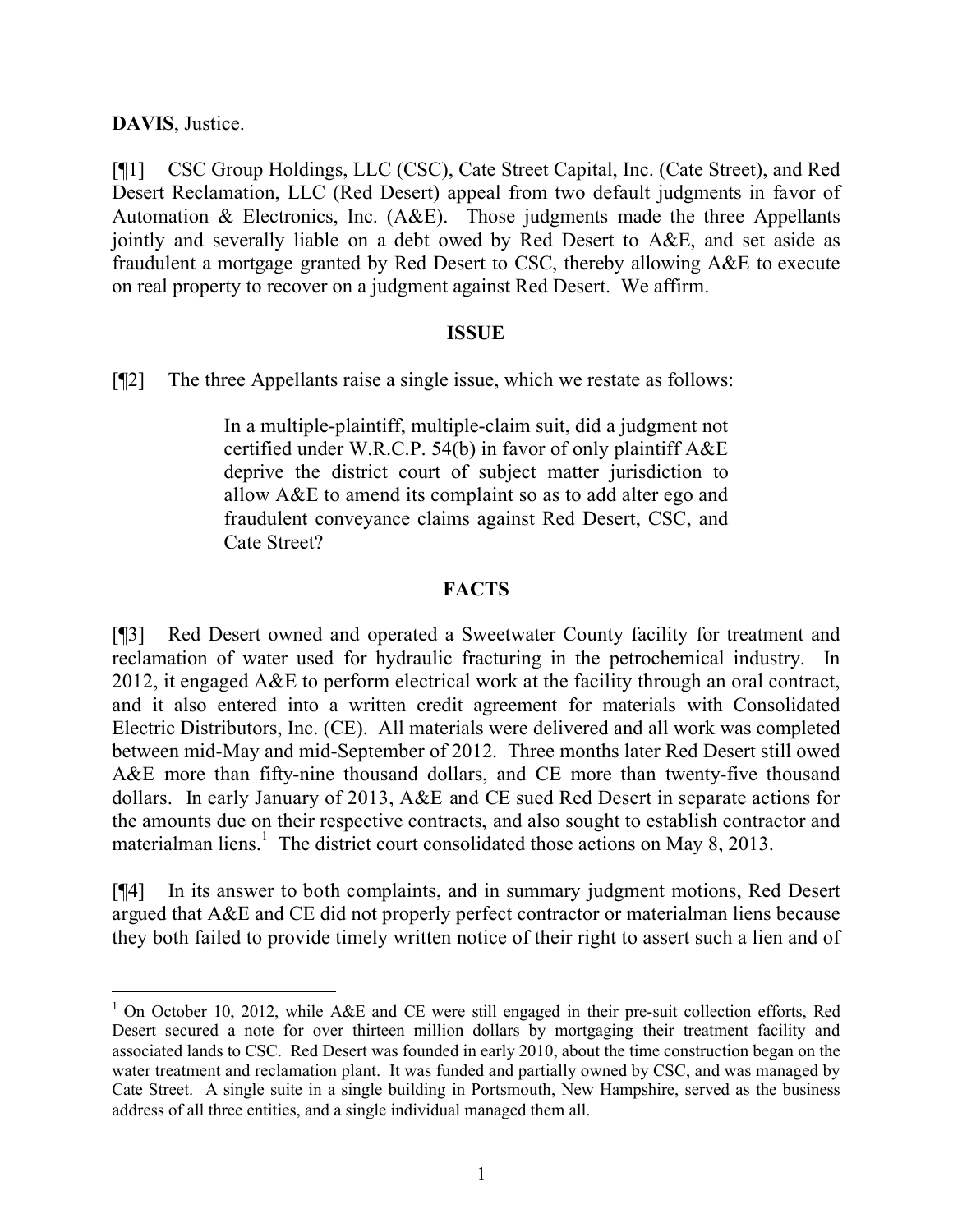Red Desert's right to obtain a lien waiver relating to any payments it had made to them.<sup>2</sup> Nevertheless, in early March of 2014, Red Desert filed a confession of judgment in favor of CE and A&E in the respective amounts of \$31,413.97 and \$77,401.96, both of which included principal of the respective debt and accrued interest.

[¶5] On June 3, 2014, pursuant to a stipulation between A&E and Red Desert, the district court entered judgment against Red Desert in favor of A&E. The judgment declared the latter's contractor's lien statement void but awarded \$85,470.29, which included prejudgment interest, attorney fees and costs, with post-judgment interest of 18% per annum. At that point, CE still remained in the action, but the judgment for A&E was not certified as immediately appealable under Rule 54(b).

[¶6] On June 16, 2014, A&E filed that judgment as a lien against the treatment plant and associated lands.<sup>3</sup> Three days later it filed a motion for leave to amend its complaint to join CSC and Cate Street as defendants and to add additional allegations that related to Red Desert. A&E alleged that CSC and Cates Street were two closely related entities that used a captive Red Desert as their alter ego to insulate themselves from creditors, and that the mortgage granted by Red Desert to CSC was a fraudulent conveyance designed to serve the same purpose. It asked that CSC and Cate Street be deemed jointly and severally liable with Red Desert on the stipulated judgment recently entered in its favor, that the mortgage be set aside, and that it be permitted to sell Red Desert's real property to satisfy its judgment. The district court granted the motion to amend, the amended complaint was served, and Red Desert's counsel entered an appearance for all three defendant entities. In their answers, Appellants did not challenge the order authorizing the amendment on any procedural grounds.

[¶7] On July 18, 2014, the district court granted a partial summary judgment against CE, finding that it failed to properly perfect its materialman's lien against Red Desert. On August 15, 2014, CE moved to dismiss the remainder of its claims without prejudice, and the court granted that motion a month later. The motion recited that Red Desert had made itself judgment proof, and that it was not cost-effective for CE to incur the expense necessary to reduce the remaining claims to an unenforceable judgment. By the time CE's claims were dismissed, all defendants to the claims made by A&E had answered.

[¶8] To say that discovery did not go well would be a gross understatement. CSC and Cate Street resisted providing meaningful answers to A&E's interrogatories and requests for production of documents aimed at uncovering the extent to which their ownership and

 $\overline{a}$ 

<sup>2</sup> Wyo. Stat. Ann. § 29-2-112(a) (LexisNexis 2015) provides that contractors must give such notice before they receive any payment, and that subcontractors and materialmen must give such notice within thirty days after first providing services or materials to a construction project. Failure to abide by those time limits bars the right to assert a construction lien.

<sup>&</sup>lt;sup>3</sup> This was evidently preparatory to executing on Red Desert's real property. As discussed below, execution could not properly have issued on the judgment.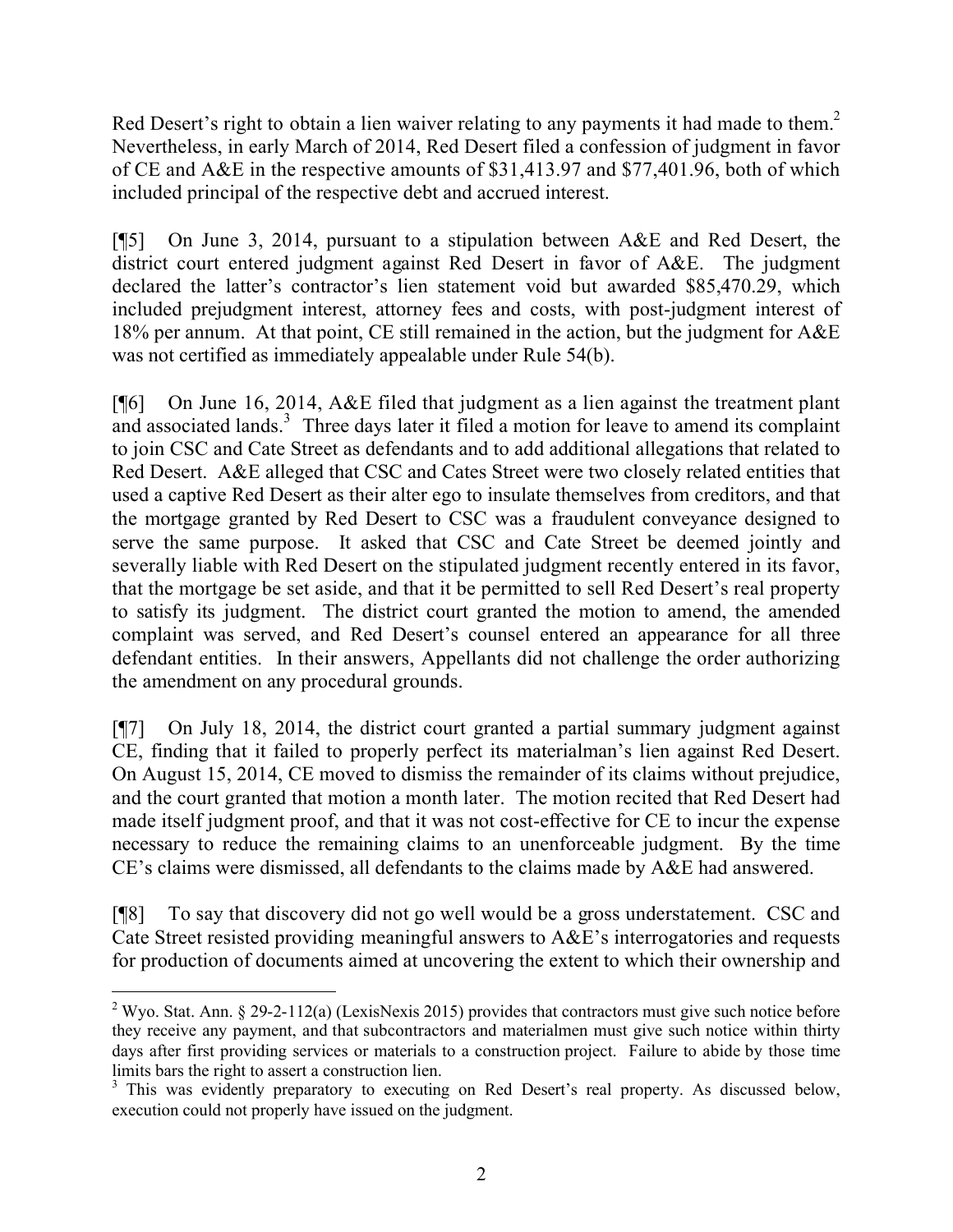financial affairs were comingled with each other and Red Desert. On November 5, 2014, A&E filed a motion to compel CSC to fully and properly respond to its discovery requests. On December 9, the district court found A&E's discovery reasonably calculated to lead to the discovery of admissible evidence, gave CSC until January 2, 2015, to respond properly, and determined that A&E was entitled to attorney fees related to the motion to compel.

[¶9] When CSC failed to respond as ordered, A&E filed a motion for an order which would require it to show cause as to why it had not done so. The motion indicated that CSC's counsel told A&E's attorney that their client did not intend to comply with the order. A&E sought a default judgment and an award of attorney fees as a sanction for CSC's disobedience of the order compelling discovery. The motion was set for a hearing on February 18, 2015.

[¶10] On January 23, 2015, CSC, Cate Street, and Red Desert filed a joint motion seeking a 45-day extension of the time to respond to discovery, noting that all three had discharged the attorneys who had prepared the motion. That same day counsel confirmed that discharge in a motion for leave to withdraw, to which was attached the affidavit of the manager of all three entities, who attested that he had in fact discharged their current counsel.

[ $[$ [11] On February 13, five days before the scheduled hearing on  $A&E$ 's motion to show cause, replacement counsel entered their appearance on behalf of the three defendants. Replacement counsel contemporaneously filed a motion to reschedule the show cause hearing set for February 18. The district court denied that motion in no uncertain terms on February 17, noting that CSC had ample time to comply with its order to compel discovery while represented by previous counsel, and had simply not done so.

[¶12] At the scheduled hearing, the court ordered CSC to comply with its discovery order by March 3, 2015 or face a default judgment. It also set a hearing on that date for the sole purpose of evaluating CSC's compliance.

[¶13] On February 18, the date of the hearing just described, the defendants filed a motion asking the court to reconsider its December 9, 2014 order compelling discovery. They also filed a motion to dismiss in which they advanced, for the first time, the argument the district court lost subject matter jurisdiction to allow the complaint to be amended after issuing the June 3, 2014 judgment against Red Desert. They contended that case law from other jurisdictions interpreting rules similar to Rule 15 of the Wyoming Rules of Civil Procedure did not permit amendment after a judgment has been entered. This was the first time CSC challenged the amendment process, several months after answering the complaint.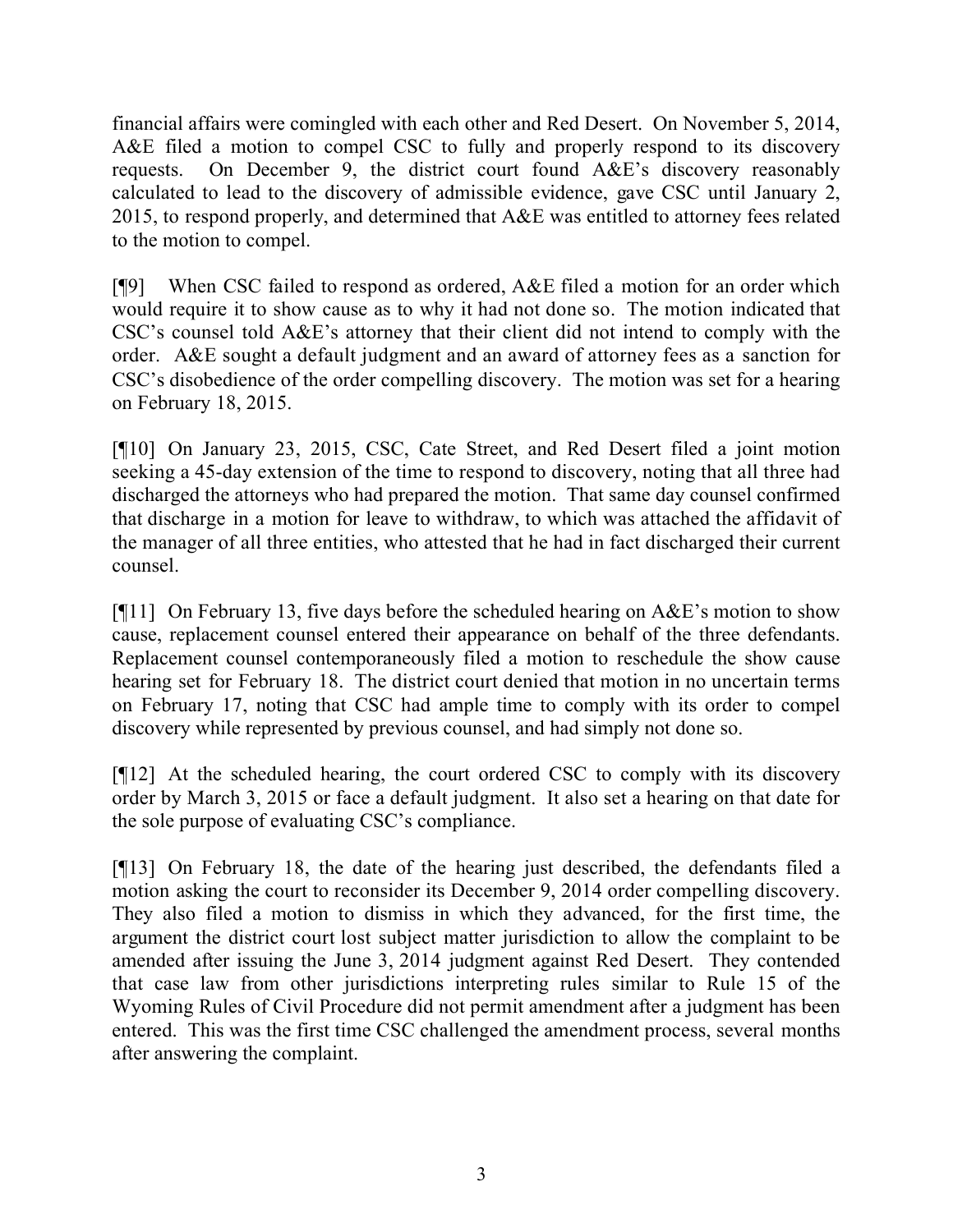[¶14] On February 20, 2015, the district court established a briefing schedule relating to those two motions, and four days later issued its second order compelling discovery, which largely memorialized what took place at the February 18 hearing. The court commented on the gravity of CSC's conduct to that point:

> The judicial process depends on transparency. It's extremely important for all parties to comply with discovery orders. It's an essential element of justice for interrogatories to be answered when ordered. CSC Group has not disputed that it has persisted in refusing to comply with this Court's discovery order. The Plaintiff argued that nothing less than the prospect of a default judgment would suffice to compel CSC Group to comply. CSC Group has not disputed that assertion in a written response to the motion or at the hearing. Because a less drastic sanction would not be effective to address CSC Group's failure to comply with the Court's order compelling discovery, failure to comply with this order will result in the Court granting a default judgment . . . .

[¶15] On February 26, 2015, Appellants filed a motion asking the court to reconsider the second order compelling discovery. Between that date and March 3, the parties' filings related only to the first motion to reconsider and the motion to dismiss.<sup>4</sup> At the March  $\overline{3}$ hearing, CSC quickly conceded that its only response to the court's discovery orders was its objection on jurisdictional grounds. The court ruled from the bench that it would sanction CSC by entering a default judgment holding it jointly and severally liable with Red Desert on the debt to A&E, and by setting aside the mortgage as fraudulent. On March 6, the district court issued its default judgment, which it certified as final under Rule 54(b). It also noted that because  $A \& E$  could immediately execute on the judgment against CSC and Red Desert, it might not be necessary to proceed against Cate Street.

[¶16] That same day, the court also issued an order denying the defendants' motions to reconsider and to dismiss. The court concluded that it retained jurisdiction after the stipulated judgment against Red Desert because CE's claims were still pending until and after A&E amended its complaint, and because the Red Desert judgment had not been certified and thus rendered final and appealable under Rule 54(b). Consequently, the court could revise that judgment until it became final and retained jurisdiction over it until it was appealed or the time for appeal had passed. The district court also observed that if it had declined to allow the amendment of the complaint for the reason now

<sup>&</sup>lt;sup>4</sup> In their reply brief supporting their motion to dismiss, CSC, Cate Street, and Red Desert conceded that no jurisdictional problem would have arisen if A&E, instead of filing an amended complaint, had simply filed a new complaint raising its alter ego and fraudulent conveyance claims, and naming them all as codefendants. They do not suggest, however, that such a new action could not have been immediately consolidated with the existing one.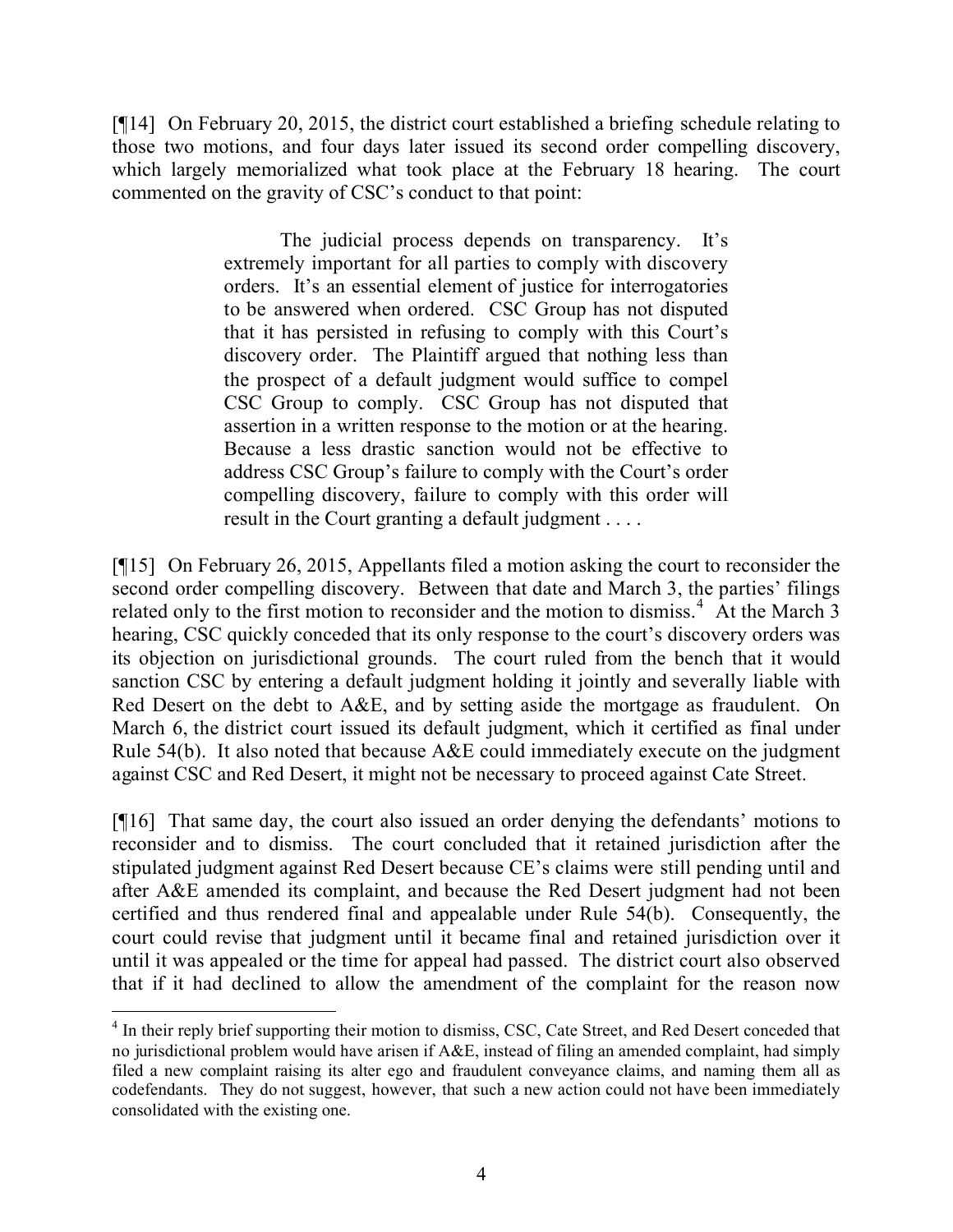asserted by the defendants, nothing would have prevented A&E from filing a new complaint identical to the amended complaint in a new case and then having it consolidated with the existing suit.

[¶17] On March 9, 2015, A&E filed a motion to compel discovery from Red Desert and Cate Street. Discovery was served on December 23, 2014, and neither party had responded in any way when the motion was filed. Both defendants opposed A&E's motion, but on March 26, the day after hearing argument on it, the district court issued its third order compelling discovery by April 8, 2015. Red Desert and Cate Street remained as recalcitrant as CSC and did not comply, and the court entered its second default judgment on May 8, thereby making Cate Street jointly and severally liable for the judgment against Red Desert. By that time, due to interest and various cost and fee awards, the amount of the judgment had reached \$ 97,811.85, plus post-judgment interest of 18% per annum until paid in full.

[¶18] CSC, Cate Street, and Red Desert timely perfected their appeals.

# **DISCUSSION**

[¶19] In their consolidated appeals, Appellants raise only one narrow claim. They assert that the district court lost subject matter jurisdiction over A&E's motion to amend its complaint after signing off on the stipulated judgment in its favor. Thus, they contend, the court's order bringing CSC and Cate Street into the existing suit, and every subsequent order relating to those two entities, including the judgments entered as sanctions, should be deemed void. This Court reviews attacks on the existence of subject matter jurisdiction de novo, because they raise questions of law. *Ultra Resources, Inc. v. Hartman*, 2015 WY 40, ¶ 8, 346 P.3d 880, 886 (Wyo. 2015). The absence of subject matter jurisdiction can be raised at any time, even on appeal, and so Appellants' failure to raise it until several months after they answered the amended complaint does not prevent us from reviewing that issue. *Harmon v. Star Valley Medical Center,* 2014 WY 90, ¶ 49, 331 P.3d 1174, 1188 (Wyo. 2014).

[¶20] Subject matter jurisdiction is the power provided to a court by constitution or statute to hear and determine the general class of cases to which a particular proceeding belongs. It cannot be created or destroyed by procedural irregularities, such as, for example, a defect in the process by which intervention effectively adds a new party to a case. *Woods v. Wells Fargo Bank Wyoming*, 2004 WY 61, ¶¶ 50-51, 90 P.3d 724, 738-39 (Wyo. 2004). The rules of civil procedure cannot extend or limit subject matter jurisdiction, even though such rules may establish the proper method of invoking the jurisdiction of the court in particular cases. *State ex rel. Frederick v. District Court*, 399 P.2d 583, 584-85 (Wyo. 1965).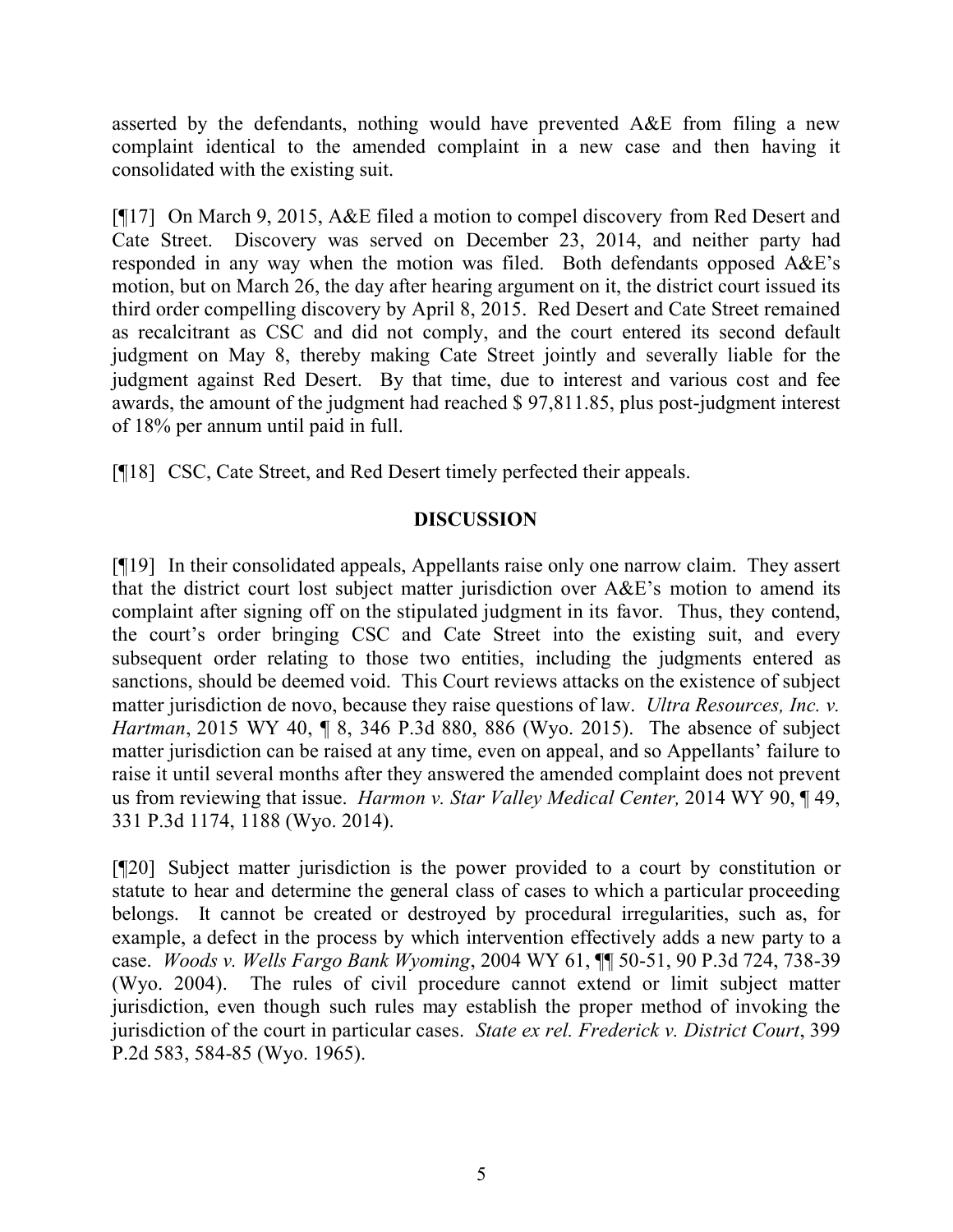[¶21] A court's subject matter jurisdiction lies dormant until it is called upon to exercise it by some sort of initiating procedural mechanism, such as a pleading, complaint, or information. At that point, the court "acquires jurisdiction" in the limited sense of procedurally having the authority to proceed and exercise its subject matter jurisdiction in a particular case. *State v. Kusel*, 29 Wyo. 287, 295-96, 213 P. 367, 368-69 (1923).<sup>5</sup> Consequently, a failure to adhere to the requirements governing the proper nature and filing of such case-initiating documents, even to the extent they may be characterized as substantive requirements, will not necessarily deprive a court of subject matter jurisdiction. *Harmon*, ¶¶ 30-31, 331 P.3d at 1182-83.

[¶22] Appellants rely upon federal case law relating to rules similar to W.R.C.P. 15, which governs the amendment of pleadings. Wyoming's Rule 15 provides as follows:

> (a) *Amendments*. -- A party may amend the party's pleading once as a matter of course at any time before a responsive pleading is served, or if the pleading is one to which no responsive pleading is permitted and the action has not been placed upon the trial calendar, the party may so amend it at any time within 20 days after it is served. Otherwise a party may amend the party's pleading only by leave of court or by written consent of the adverse party; and leave shall be freely given when justice so requires. A party shall plead in response to an amended pleading within the time remaining for response to the original pleading or within 10 days after service of the amended pleading, whichever period may be the longer, unless the court otherwise orders.

W.R.C.P. 15.<sup>6</sup>

 $\overline{a}$ 

<sup>&</sup>lt;sup>5</sup> That "procedural authority to proceed" can exist in the absence of subject matter jurisdiction because it empowers a court to determine whether the initiating documents entail subjects over which it has been accorded such jurisdiction; i.e., a court has the power to determine whether it has subject matter jurisdiction or not. *See generally Restatement (Second) of Judgments* § 11 cmt. c (1982 database updated Oct. 2015).

 $6$  The current version of F.R.C.P. 15 provides in part as follows:

<sup>(</sup>a) Amendments Before Trial.

<sup>(1)</sup> *Amending as a Matter of Course.* A party may amend its pleading once as a matter of course within:

<sup>(</sup>A) 21 days after serving it, or

<sup>(</sup>B) if the pleading is one to which a responsive pleading is required, 21 days after service of a responsive pleading or 21 days after service of a motion under Rule 12(b), (e), or (f), whichever is earlier.

<sup>(2)</sup> *Other Amendments.* In all other cases, a party may amend its pleading only with the opposing party's written consent or the court's leave. The court should freely give leave when justice so requires.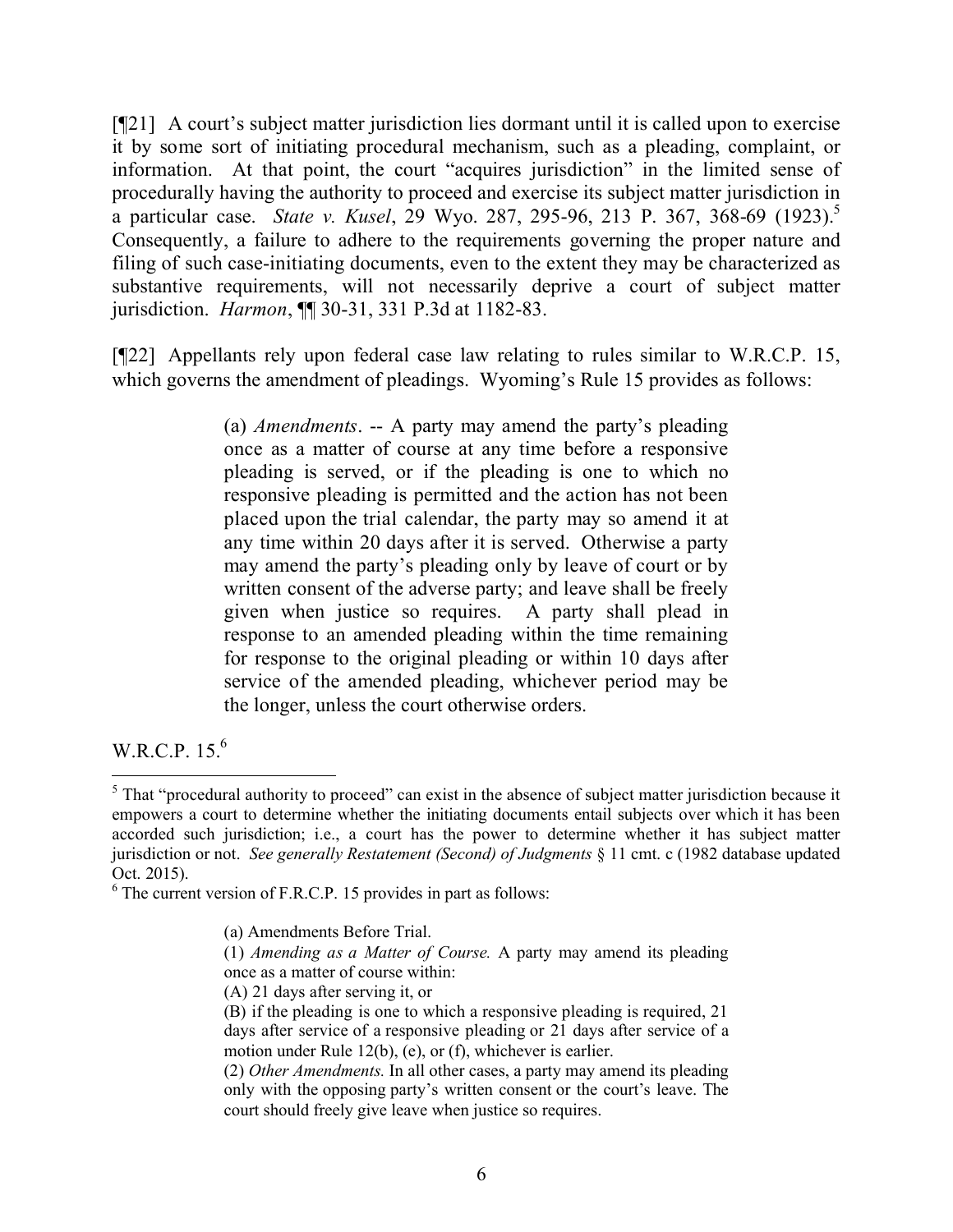[¶23] Appellants refer us to federal authority holding that "once judgment is entered, the filing of an amended complaint is not permissible until judgment is set aside or vacated pursuant to [Rule] 59(e) and 60(b)," citing *Seymour v. Thornton*, 79 F.3d 980, 987 ( $10^{th}$ ) Cir. 1996), and *Roose v. Patrick,* 98 Fed.App'x 719, 723 (10th Cir. 2004); *Cooper v. Shumway,* 780 F.2d 27, 29 (10th Cir. 1985); *Ondis v. Barrows,* 538 F.2d 904, 909 (1st Cir. 1976); *Wilburn v. Pepsi-Cola Bottling Co. of St. Louis,* 492 F.2d 1288, 1290 (8th Cir. 1974); *Knox v. First Security Bank of Utah,* 206 F.2d 823, 826 (10th Cir. 1953); and 6 C. Wright & A. Miller, Federal Practice and Procedure § 1489 (1971).

[¶24] This rule rests upon a concern with preserving the finality of judgments and is closely tied to the fact that, in most cases, perfection of an appeal divests the trial court of jurisdiction and vests it in the appellate court. 6 Charles A. Wright et al., *Federal Practice and Procedure, Civil* § 1489 (3d ed. database updated April 2015). We consider federal authority interpreting procedural rules highly persuasive when our rules are sufficiently similar or identical. *Baker v. Speaks*, 2013 WY 24, ¶ 33, 295 P.3d 847, 855 (Wyo. 2013); *Lake v. D & L Langley Trucking, Inc.*, 2010 WY 75, ¶ 18, 233 P.3d 589, 595 (Wyo. 2010); *Kimbley v. City of Green River*, 642 P.2d 443, 445 n.3 (Wyo. 1982).

[¶25] We have no quarrel with the federal cases Appellants cite, so far as they go. This case, on the other hand, requires us to examine Rule 54, concerning judgments, because it involves claims by more than one party:

> (a) *Definition; form*. -- A judgment is the final determination of the rights of the parties in action. "Judgment" as used in these rules includes a decree. A judgment need not contain a recital of pleadings, the report of a master, or the record of prior proceedings. A court's decision letter or opinion letter, made or entered in writing, is not a judgment.

> (b) *Judgment upon multiple claims or involving multiple parties*. -- When more than one claim for relief is presented in an action, whether as a claim, counterclaim, cross-claim, or third-party claim, or when multiple parties are involved, the court may direct the entry of a final judgment as to one or more but fewer than all of the claims or parties only upon an express determination that there is no just reason for delay and upon an express direction for the entry of judgment. In the absence of such determination and direction, any order or other form of decision, however designated, which adjudicates fewer than all the claims or the rights and liabilities of fewer than all the parties shall not terminate the action as to any of the claims or parties, and the order or other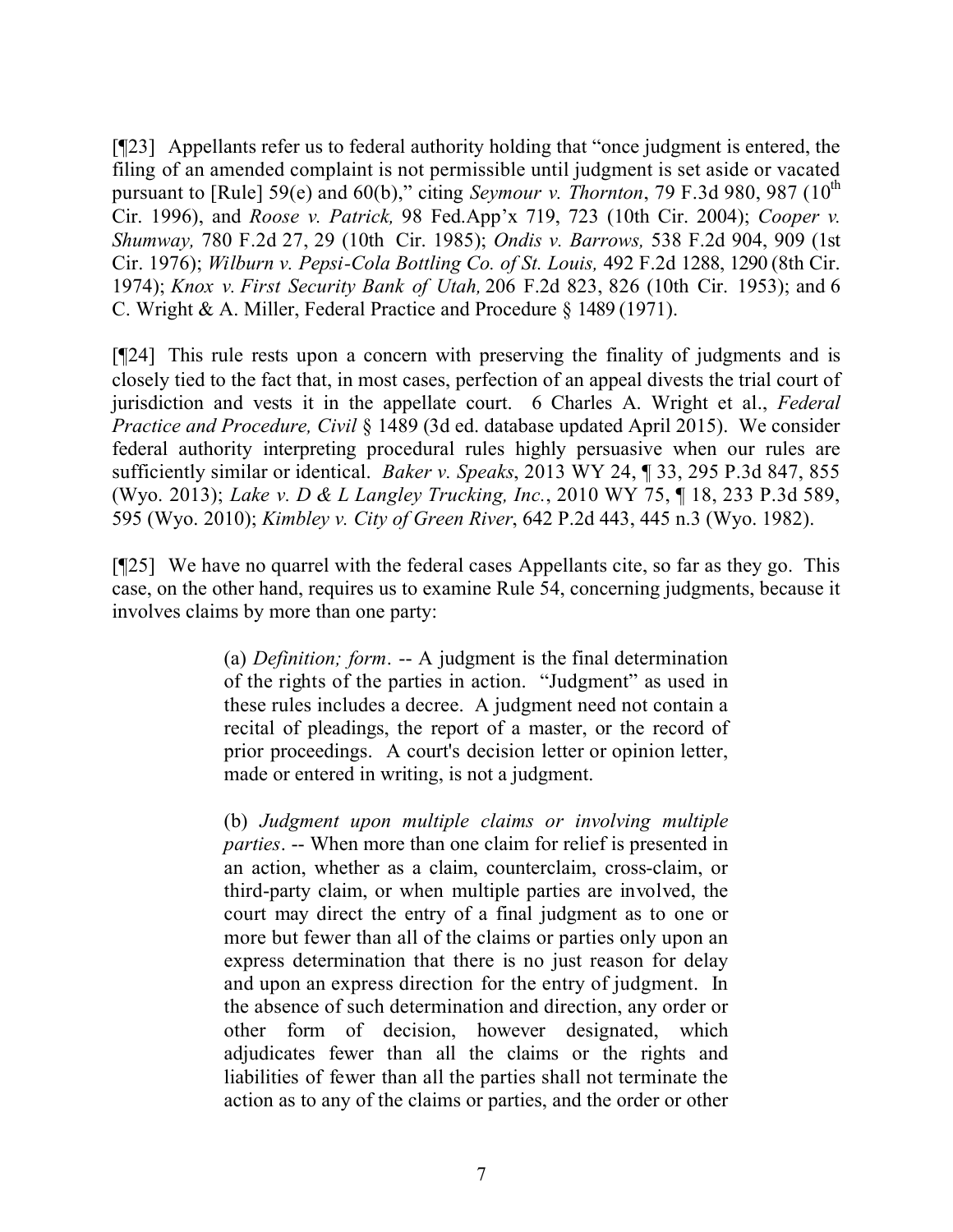form of decision is subject to revision at any time before the entry of judgment adjudicating all the claims and the rights and liabilities of all the parties.

W.R.C.P. 54.

[¶26] In cases involving multiple claims or parties, this rule permits a court to issue a judgment that is final and appealable with respect to one or more but fewer than all claims or parties only if it expressly determines that there is no just reason for delay of an appeal, and it expressly directs the entry of judgment.

[¶27] Wyoming's Rule 54 is almost identical to the federal rule, which was developed and amended for the purpose of reducing potentially hazardous uncertainties as to when a litigant either must or need not file an appeal from a judgment upon only some of the claims in a multi-claim case. That is, the rule provides a litigant the opportunity to obtain a certification that allows immediate appeal in proper cases, and eliminates any uncertainty as to when such an appeal must be filed. 10 Wright and Miller, *supra,* § 2653. The rule applies to consolidated cases. *State ex rel. Pacific Intermountain Express, Inc. v. District Court*, 387 P.2d 550, 552 (Wyo. 1963).

[¶28] A&E was allowed to amend its complaint well before CE was voluntarily dismissed from the case. Thus, the stipulated judgment fell within the scope of Rule 54(b). No certification under that rule—or a request for such certification—appears in the record. It did not therefore become final or appealable until much later, when all claims against all parties were disposed of by the judgments entered as sanctions. Consequently, we conclude that the district court retained subject matter jurisdiction when it allowed A&E to amend its complaint because of the plain language of Rule 54.

[¶29] The federal cases cited by Appellants bear this out. Only one state case involves a version of that rule, and there the trial court issued a Rule 54(b) certification of a partial summary judgment. *See generally Thiele v. Security State Bank of New Salem*, 396 N.W.2d 295 (N.D. 1986) (partial judgment rendered final by notice of appeal filed one day prior to court's order allowing a curative amendment of complaint). *See also United States v. Evans*, 365 F.2d 95, 97-98  $(10^{th}$  Cir. 1966) (partial judgment filed and journalized by the clerk of court without a Rule 54(b) certification was not final and appealable until all claims relating to all parties were resolved absent the 54(b) certification).